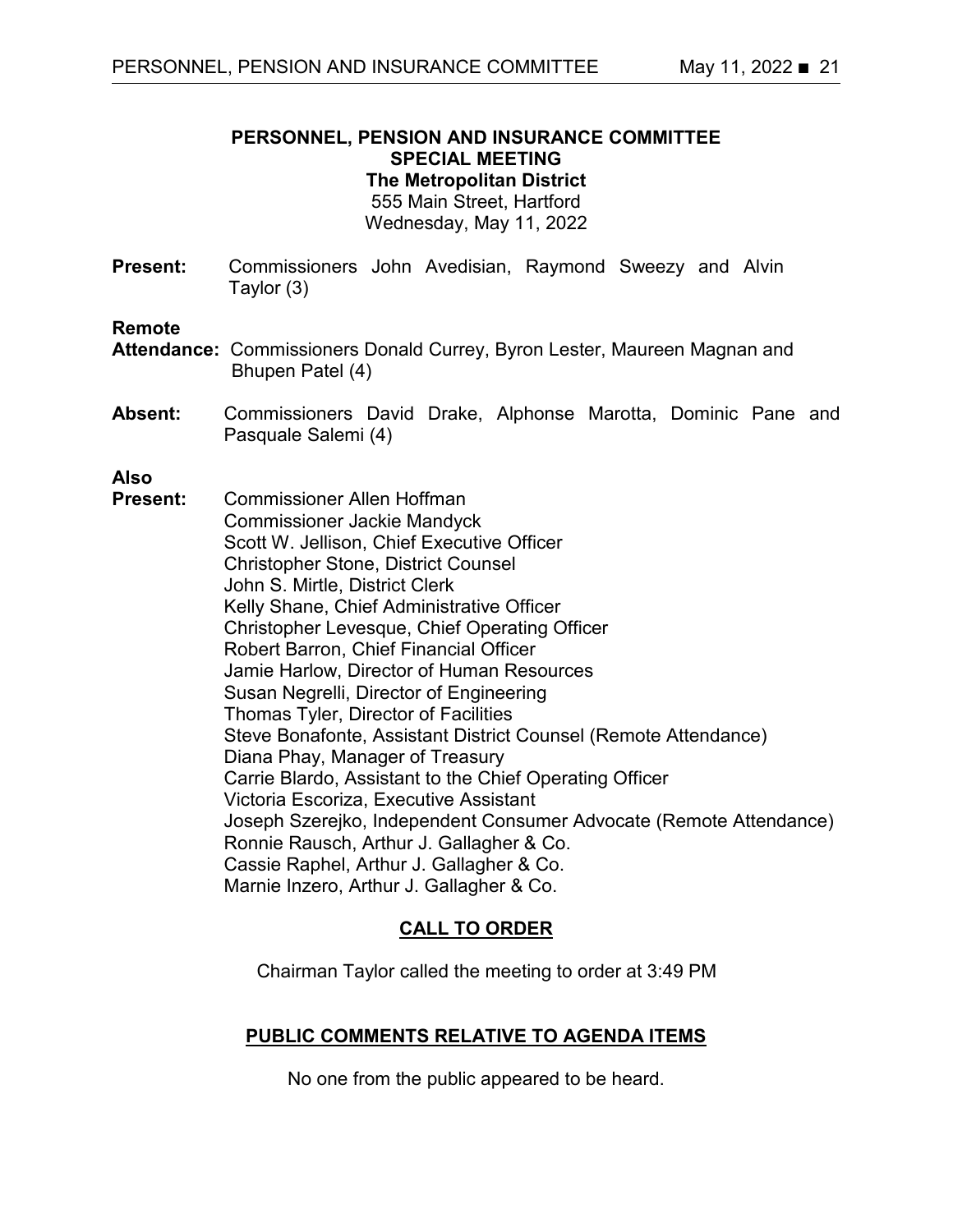## **APPROVAL OF MEETING MINUTES**

*On motion made by Commissioner Sweezy and duly seconded, the meeting minutes of February 9, 2022 were approved.* 

## **ARTHUR J. GALLAGHER & CO. INSURANCE COVERAGE ANALYSIS REPORT**

Ronnie Rausch, Cassie Raphel and Marnie Inzero of Arthur J. Gallagher & Co. provided a presentation regarding analysis of the District's insurance coverage.

## **AMEND OPEB INVESTMENT POLICY & GUIDELINES' ASSET ALLOCATION**

Robert Barron provided a brief report on the OPEB investment policy and guidelines asset allocation. No action was taken.

## **AMENDMENT TO CLASSIFICATION SYSTEM - TREASURY RECEIVABLES ADMINISTRATOR**

To: Personnel, Pension and Insurance Committee for consideration on May 11, 2022

Staff is recommending that the Job Specifications and Salary Grade be amended for the current *Treasury Receivables Administrator* classification from EE13 (range of \$97.876.59-\$127,239.57) to EE14 (\$102,767.46 to \$133,597.70) with no changes to the specification as attached.

This proposed salary grade amendment will align the *Treasury Receivables Administrator* with other Administrators at the MDC which are classified as EE14.

It is therefore RECOMMENDED that it be:

VOTED: That the Personnel, Pension and Insurance Committee recommend to the District Board passage of the following resolution:

RESOLVED: That the Job Specification for *Treasury Receivables Administrator* position be adopted and allocated to EE14 (copy of job specification attached).

Respectfully Submitted,

Scott W. Jellison Chief Executive Officer

# **METROPOLITAN DISTRICT COMMISSION CLASSIFICATION DESCRIPTION CLASSIFICATION TITLE: TREASURY RECEIVABLES ADMINISTRATOR**

**JOB SUMMARY**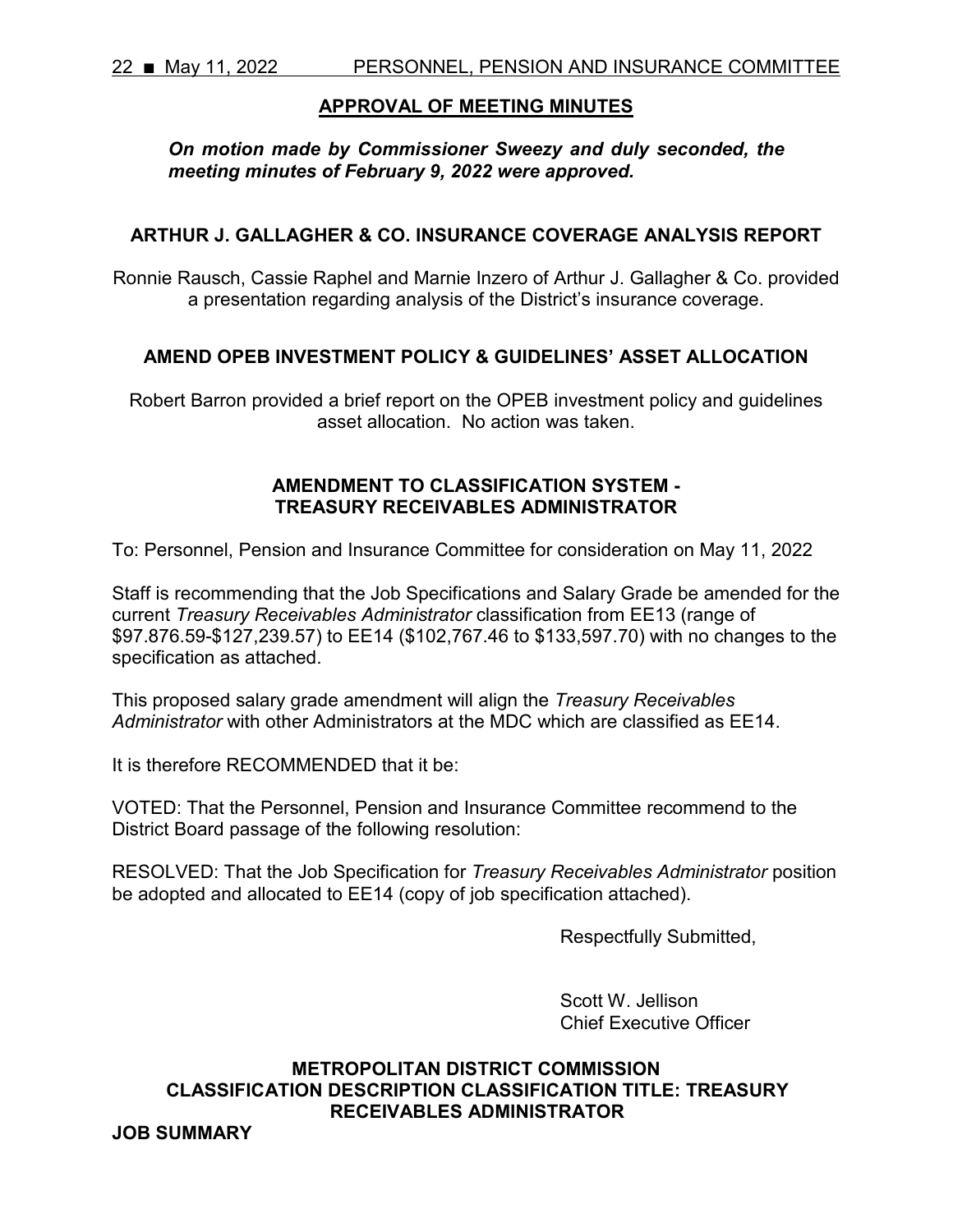The purpose of this classification is to perform professional-level work in the Treasury function of the organization. The Treasury Receivables Administrator is responsible for establishing and administering policies and procedures to ensure proper recording of customer payments to the appropriate accounts, and to ensure that all receivables due to the District are being paid in a timely manner by customers. This position also handles insurance claims for and against MDC for bodily injuries, property damage, and workers compensation injuries.

#### **ESSENTIAL FUNCTIONS**

The following duties are normal for this position. The omission of specific statements of the duties does not exclude them from the classification if the work is similar, related, or a logical assignment for this classification. Other duties may be required and assigned.

- Administers and enforces collection policies and procedures
- Evaluates credit risk associated with accounts
- Develops strategies and goals to reduce exposure to account write-offs
- Manages relationship with third party collection resources and District counsel

• Reviews, prepares and analyzes accounts receivable aging reports for the areas of water rents, sewer & water Assessments, miscellaneous water billings, miscellaneous sewer billings and sewer user charges.

• Communicates with department heads to coordinate activities such as determining adequacy of allowances, resolving billing discrepancies, ensuring proper recording of liens, facilitating shut-off of severe delinquent accounts etc.

• Hires, trains and supervises cash application and collections staff.

• Handles insurance claims for and against MDC for bodily injuries, property damage, and workers' compensation injuries. May authorize associated surveillance, settlements, indemnities, and claims.

• Assists with other financial projects as assigned.

• Operates a personal computer proficiently, and general office equipment as necessary to complete essential functions, to include highly-skilled use of word processing, spreadsheet, database, or other system software.

• Performs other related duties as required.

#### **SUPERVISION RECEIVED**

Works under the general direction of the Manager of Treasury.

#### **MINIMUM QUALIFICATIONS**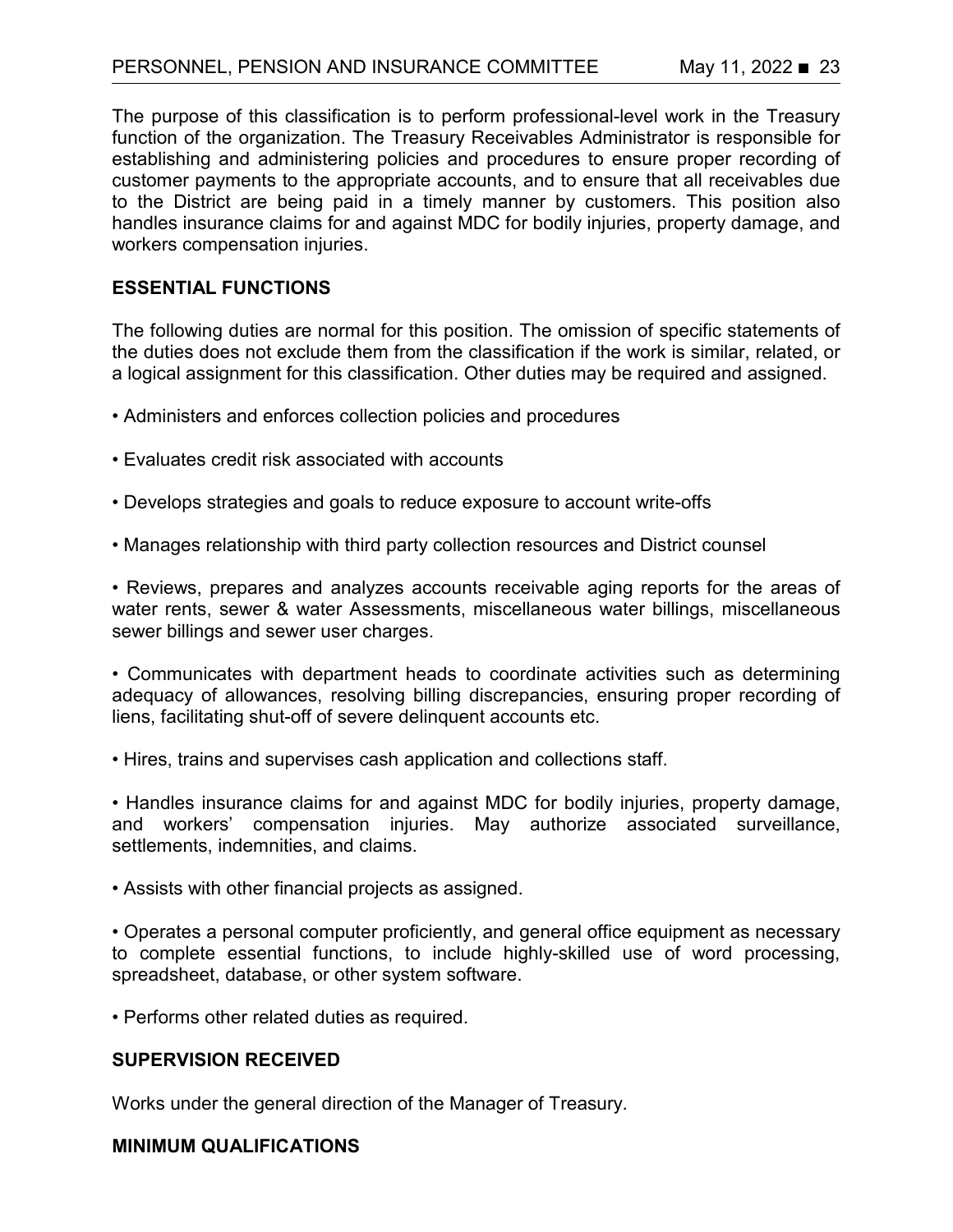Bachelor's Degree in business administration, economics, finance, accounting or closely related field with a minimum of five (5) years of progressively responsible experience in the area of credit and/or collections including two (2) years supervisory and/or managerial experience in credit and or collections; or any equivalent combination of education, training and experience which provides the requisite knowledge, skills and abilities for this job.

#### **SPECIAL REQUIREMENTS**

Must have a valid driver's license.

Master's Degree in Business Administration and/or professional certifications are desirable.

#### **PERFORMANCE APTITUDES**

**Data Utilization**: Requires the ability to coordinate, manage, strategize, and correlate data and information. Includes exercise of judgment in determining time, place and/or sequence of operations. Includes referencing data analyses to determine necessity for revision of organizational components.

**Human Interaction**: Requires the ability to function in a supervisory/managerial capacity for a group of workers. Includes the ability to make decisions on procedural and technical levels.

**Equipment, Machinery, Tools, and Materials Utilization**: Requires the ability to operate, maneuver and/or control the actions of equipment, machinery, tools, and/or materials used in performing essential functions.

**Verbal Aptitude**: Requires the ability to utilize a wide variety of reference, descriptive, advisory and/or design data and information.

**Mathematical Aptitude**: Requires the ability to perform addition, subtraction, multiplication and division; ability to calculate decimals and percentages; and may include ability to perform mathematical operations involving basic algebraic principles and formulas, and basic geometric principles and calculations.

**Functional Reasoning**: Requires the ability to apply principles of logical or synthesis functions. Ability to deal with several concrete and abstract variables, and to analyze major problems that require complex planning for interrelated activities that can span one or several work units.

**Situational Reasoning**: Requires the ability to exercise the judgment, decisiveness and creativity required in situations involving the direction, control and planning of an entire program or set of programs.

## **ADA COMPLIANCE**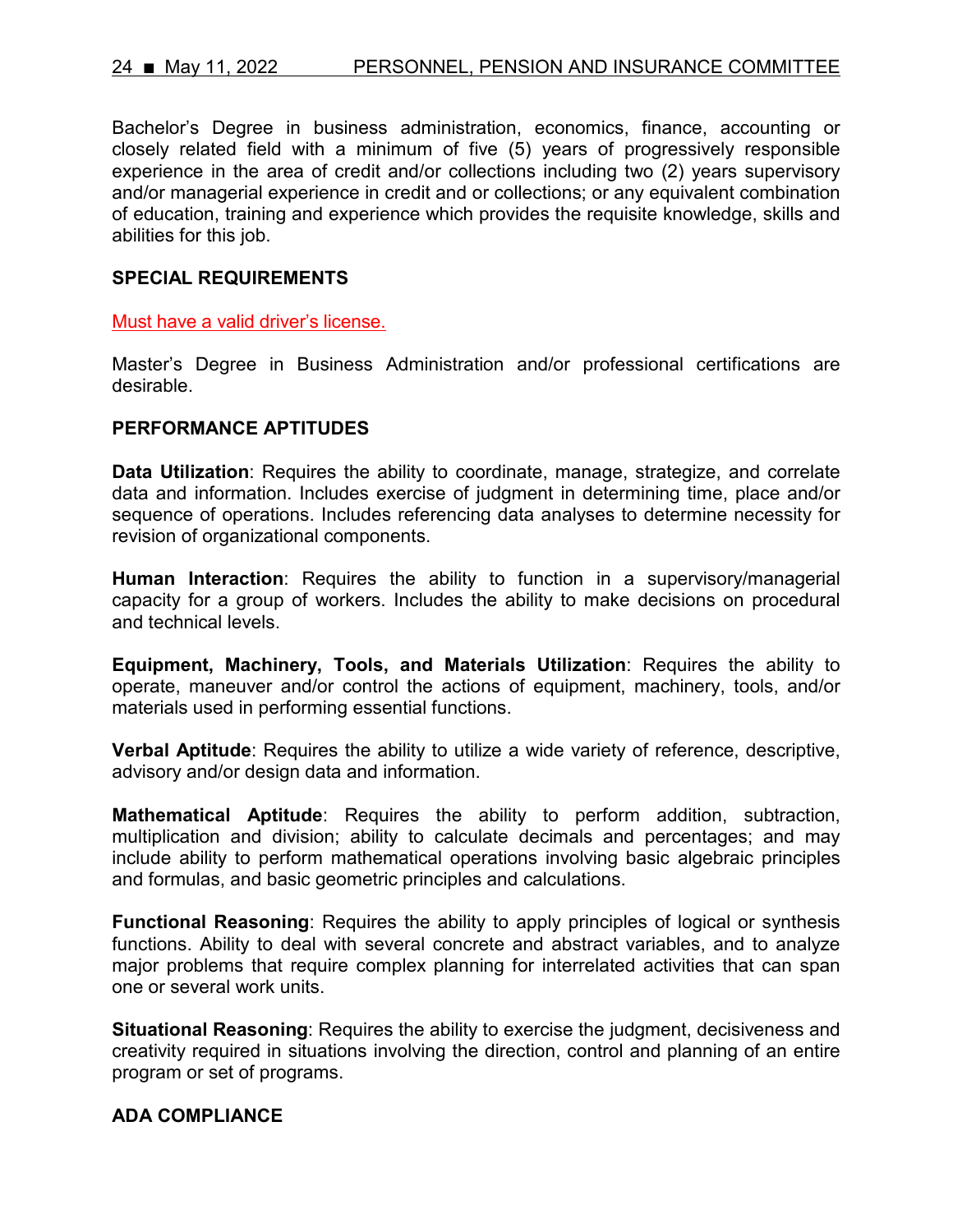**Physical Ability**: Ability to perform tasks involving light physical effort. Frequently required to sit for a long period of time. Frequently required to use arms, hands and fingers to reach, handle, finger and feel objects and materials.

**Sensory Requirements**: Some tasks require the ability to perceive and discriminate visual and/or auditory cues or signals. Some tasks require the ability to communicate orally

**Environmental Factors**: Essential functions are regularly performed in an office setting without exposure to adverse environmental conditions.

*The Metropolitan District Commission is an Equal Opportunity Employer. In compliance with the Americans with Disabilities Act, the Commission will provide reasonable accommodations to qualified individuals with disabilities and encourages both prospective and current employees to discuss potential accommodations with the employer.*

> *Commissioner Patel made a motion to amend the job description to require valid driver's license, as shown above in redline.*

> *On motion made by Commissioner Hoffman and duly seconded, the report was received and resolution adopted, as amended, by unanimous vote of those present.*

## **MODIFICATION OF THE MDC ELIGIBLE 457(f) GOVERNMENTAL DEFERRED COMPENSATION PLAN TO REFLECT AGREEMENT WITH DISTRICT COUNSEL**

To: Personnel, Pension and Insurance Committee for consideration on May 11, 2022

WHEREAS, The Metropolitan District (the "Employer") maintains The Metropolitan District 457(f) Nonqualified Deferred Compensation Plan (the "457(f) Plan") for the benefit of certain of its employees; and

WHEREAS, pursuant to Section 11.1 of the 457(f) Plan, the Personnel, Pension and Insurance Committee (the "PPI Committee") of the District Board of the Employer is authorized to adopt an amendment to Appendix A of the 457(f) Plan to designate an employee as a participant in the 457(f) Plan; and

WHEREAS, it is desirable that Appendix A of the 457(f) Plan be amended in order to extend eligibility to participate in the 457(f) Plan to District Counsel Christopher R. Stone, pursuant to the terms of his contract of employment.

NOW, THEREFORE, BE IT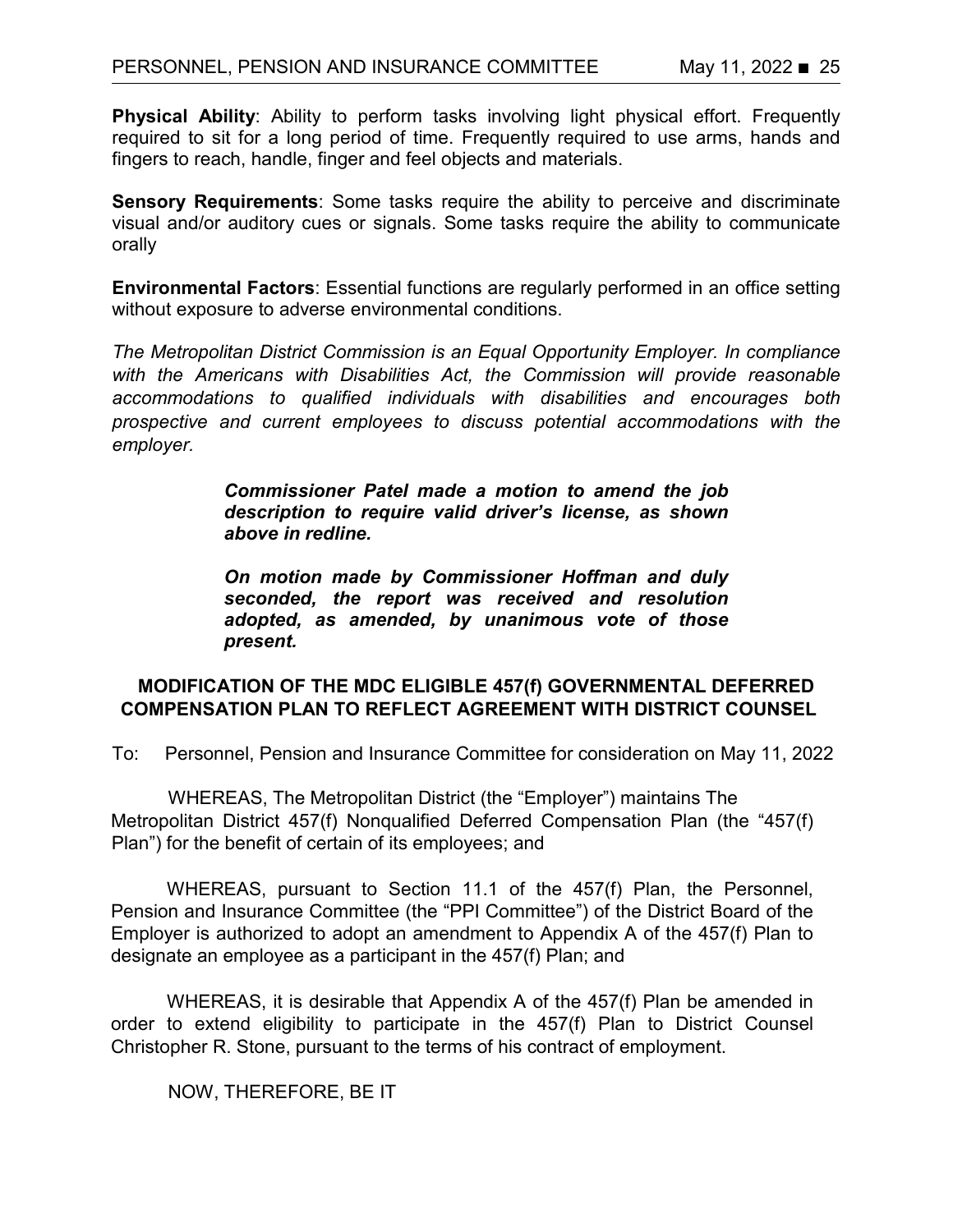## 26 ■ May 11, 2022 PERSONNEL, PENSION AND INSURANCE COMMITTEE

RESOLVED: That the PPI Committee does hereby adopt Amendment No. 2 to the 457(f) Plan in substantially the form presented to this meeting, together with any modifications that are determined by counsel for the Employer to be necessary or desirable to effectuate the intention of the 457(f) Plan and to comply with the requirements of the Internal Revenue Code of 1986, as amended; and further

RESOLVED: That the chief executive officer of the Employer or any other officer designated by him be, and each of them hereby is, authorized and empowered, for and on behalf of the Employer, to execute Amendment No. 2 to the 457(f) Plan and to take any and all other actions which may be necessary or desirable to effectuate the intention of the foregoing resolution.

Respectfully Submitted,

Scott W. Jellison Chief Executive Officer

**DRAFT 5/2/2022**

#### **AMENDMENT NO. 2 TO THE METROPOLITAN DISTRICT 457(f) NONQUALIFIED DEFERRED COMPENSATION PLAN**

The Metropolitan District 457(f) Nonqualified Deferred Compensation Plan, as adopted effective as of January 1, 2013, is hereby amended as follows:

(1) Effective as of the date of adoption of this Amendment No. 2, Appendix A of the Plan is deleted and the following is substituted in lieu thereof:

# **APPENDIX A**

## **Participants**

Each of the following Employees has been designated as a Participant in the Plan, and his or her Supplemental Retirement Income under the Plan shall become vested upon the attainment of the date set opposite his or her name (unless the Participant previously dies or becomes a Disabled Participant):

## **Name Case Constructs Date for Determination of Vesting Date**

Charles P. Sheehan December 30, 2013 Scott W. Jellison **Canadian Control Control** June 6, 2020 R. Bartley Halloran **Internal Communist Control** January 1, 2020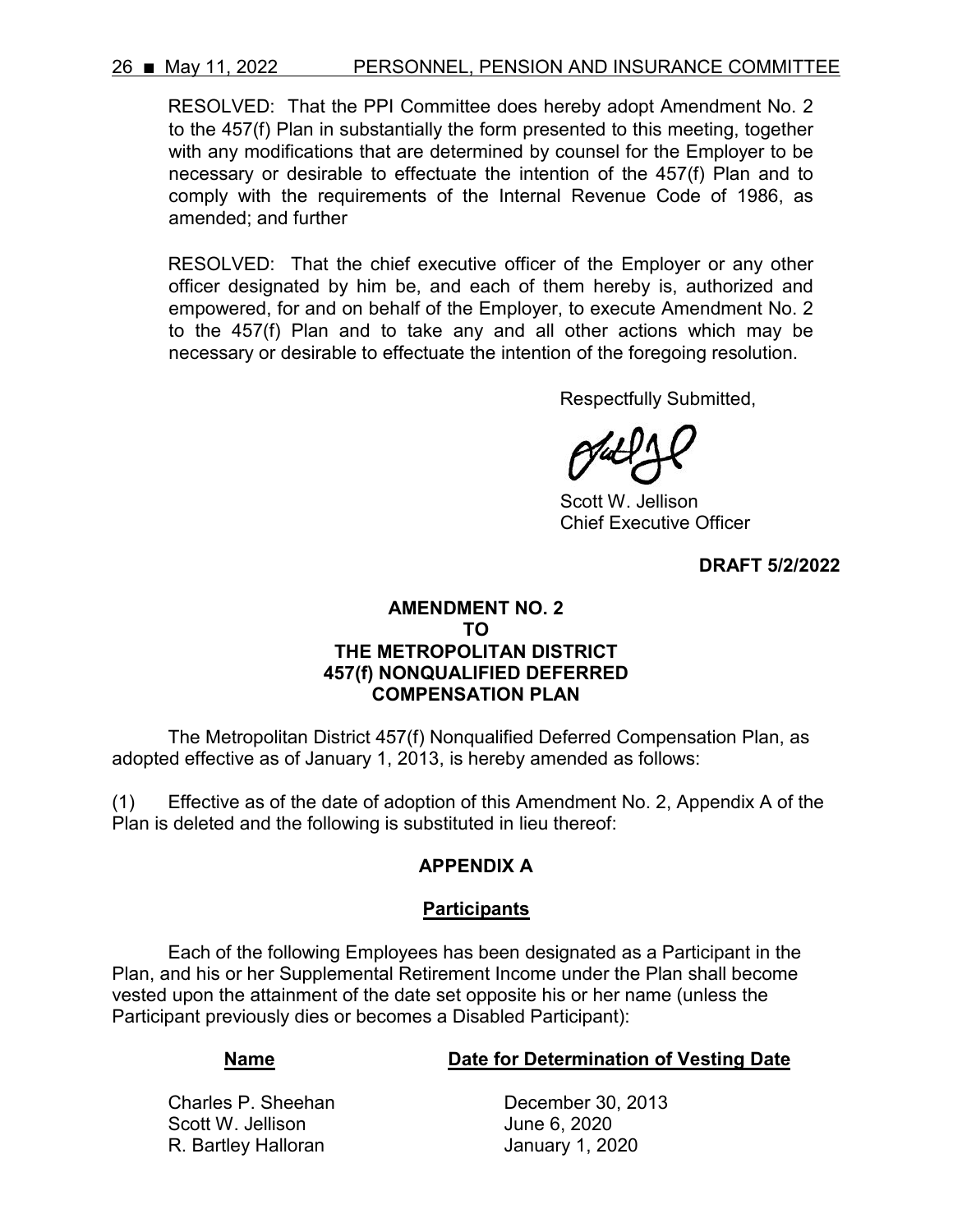Christopher R. Stone January 1, 2022 2023

(2) All section numbers and cross references thereto are appropriately amended to effectuate the intention of the foregoing amendments.

Dated this day of the case of the set of the set of the set of the set of the set of the case of the set of the set of the set of the set of the set of the set of the set of the set of the set of the set of the set of the

Witness: THE METROPOLITAN DISTRICT

 $\qquad \qquad \text{By:}$ 

 Name: Title:

> *Without objection, the resolution was amended, to change the vesting date for Christopher R. Stone from January 1, 2022 to January 1, 2023, as reflected above in redline.*

> *On motion made by Commissioner Sweezy and duly seconded, the report was received and resolution adopted as amended, by unanimous vote of those present.*

# **PETITION FOR DISABILITY RETIREMENT**

## **EXECUTIVE SESSION**

At 5:17 PM, Chairperson Taylor requested an executive session to discuss a petition for disability retirement.

> *On motion made by Commissioner Sweezy and duly seconded, the Personnel, Pension and Insurance Committee entered into executive session to discuss a petition for disability retirement.*

Those in attendance during the executive session: Commissioners John Avedisian, Donald Currey (Remote), Byron Lester (Remote), Maureen Magnan (Remote), Bhupen Patel (Remote) Raymond Sweezy and Alvin Taylor; Attorneys Christopher Stone and John S. Mirtle; Director of Human Resources Jamie Harlow.

## **RECONVENE**

At 5:40 PM, on motion made by Commissioner Sweezy and duly seconded, the Personnel, Pension and Investment Committee came out of executive session and reconvened. No formal action was taken.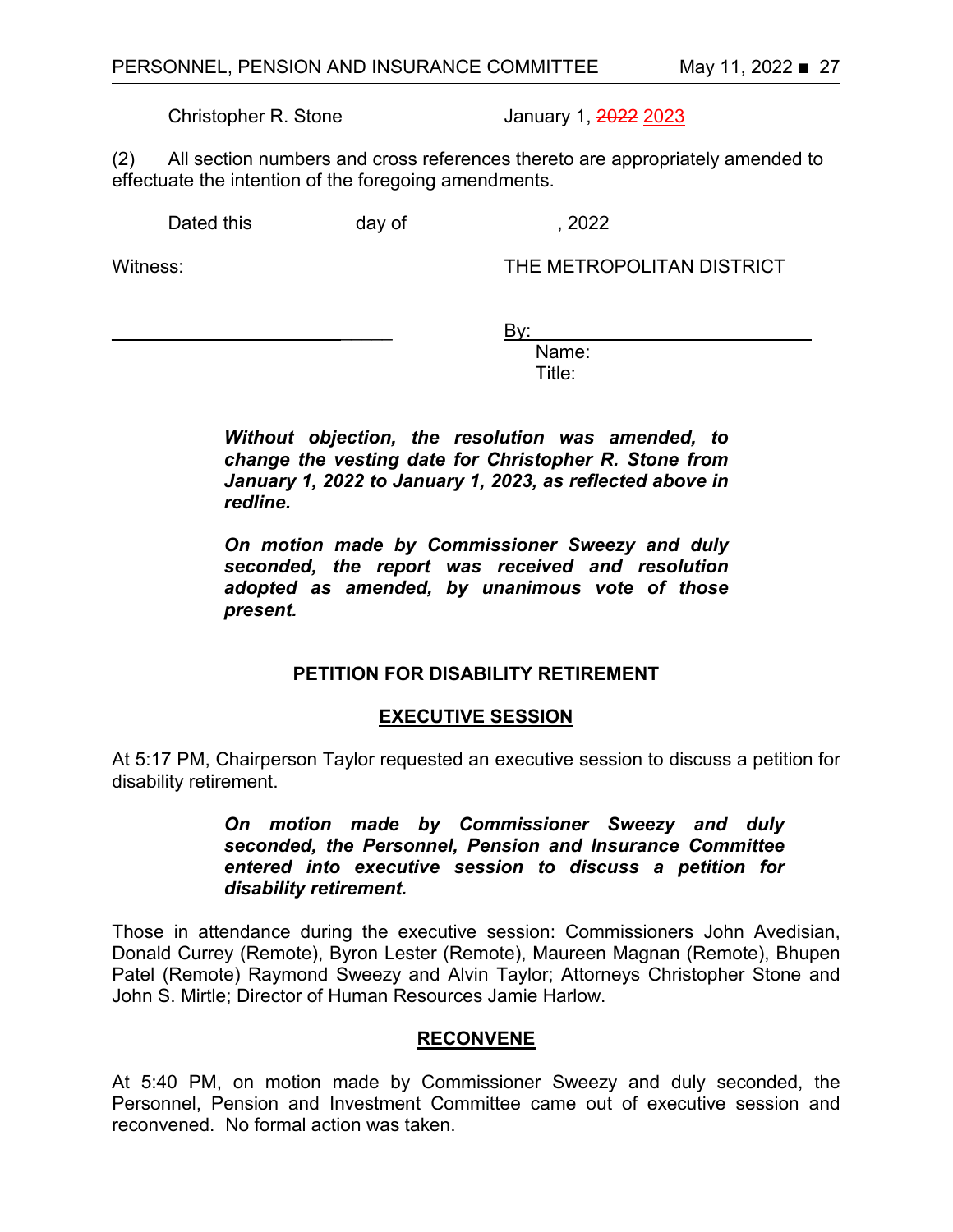28 ■ May 11, 2022 PERSONNEL, PENSION AND INSURANCE COMMITTEE

To: Personnel, Pension and Insurance Committee for consideration on May 11, 2022

Pursuant to Section G 1 b. of the General Ordinances, we are recommending that the Personnel, Pension and Insurance Committee approve a Disability Retirement effective July 1, 2022, for Mr. Ronald Spaulding. We have received the employee's written petition for consideration under the Disability Retirement provision. The employee's doctors have provided adequate medical information to support the condition that the employee is permanently disabled and cannot engage in any gainful occupation or employment and an independent medical review has confirmed this position.

A thorough review of this petition was conducted prior to advancing this recommendation for action.

The "General Ordinances" provides that disability retirement requests be confirmed against the following definition:

# "............*has become permanently disabled from engaging in any gainful occupation or employment.........."*

To conform to this definition, Staff is hereby directed to take the appropriate actions with all individuals approved for disability retirements to periodically confirm the continuing adherence to the definition which may include requests for tax reports and/or medical status reports.

Therefore, staff is recommending that the employee's petition for disability retirement be approved by this Committee.

#### It is therefore **RECOMMENDED** that it be:

- **VOTED:** That the Personnel Pension and Insurance Committee recommend to the District Board passage of the following resolution:
- **RESOLVED:** That effective July 1, 2022, Mr. Ronald Spaulding shall be approved for a Disability Retirement pursuant to the terms and conditions of the General Ordinances of the Metropolitan District Commission.

Respectfully Submitted,

Scott W. Jellison Chief Executive Office

*On motion made by Commissioner Sweezy and duly seconded, the report was received and resolution adopted by unanimous vote of those present.*